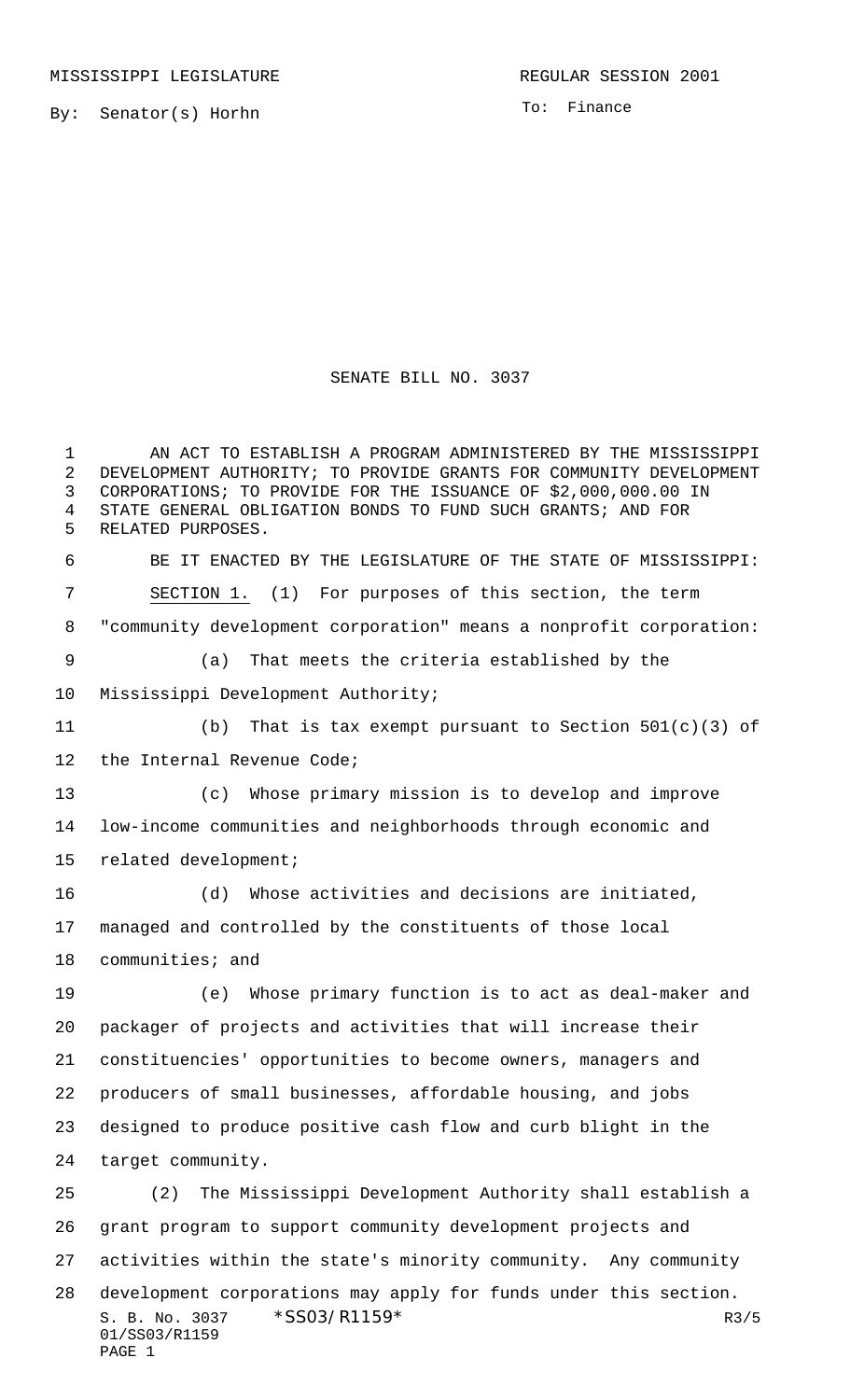The Mississippi Development Authority shall establish and implement performance-based criteria for determining which community development corporations will receive a grant and the amount of the grant.

 SECTION 2. (1) There is created a special fund in the State Treasury to be designated as the "Community Development Corporation Grant Fund," which shall consist of such monies as provided in this act. Unexpended amounts remaining in the fund at the end of a fiscal year shall not lapse into the State General Fund, and any interest earned on the amount in the fund shall be deposited to the credit of the fund. Monies in the fund may not be used or expended for any purpose except as authorized under this act.

 (2) A community development corporation may apply to the Mississippi Development Authority for a grant under this act.

 SECTION 3. In administering the provisions of this act, the Mississippi Development Authority shall have the following powers and duties:

 (a) To supervise the use of all funds made available under this act;

 (c) To requisition monies in the Community Development Corporation Grant Fund and distribute those monies in accordance with the provisions of this act;

 (d) To insure that the funds made available under this act are equitably distributed among community development corporations;

 (e) To maintain an accurate record of all funds made available under this act; and

 (f) To adopt and promulgate such rules and regulations as may be necessary or desirable for the purpose of implementing the provisions of this act.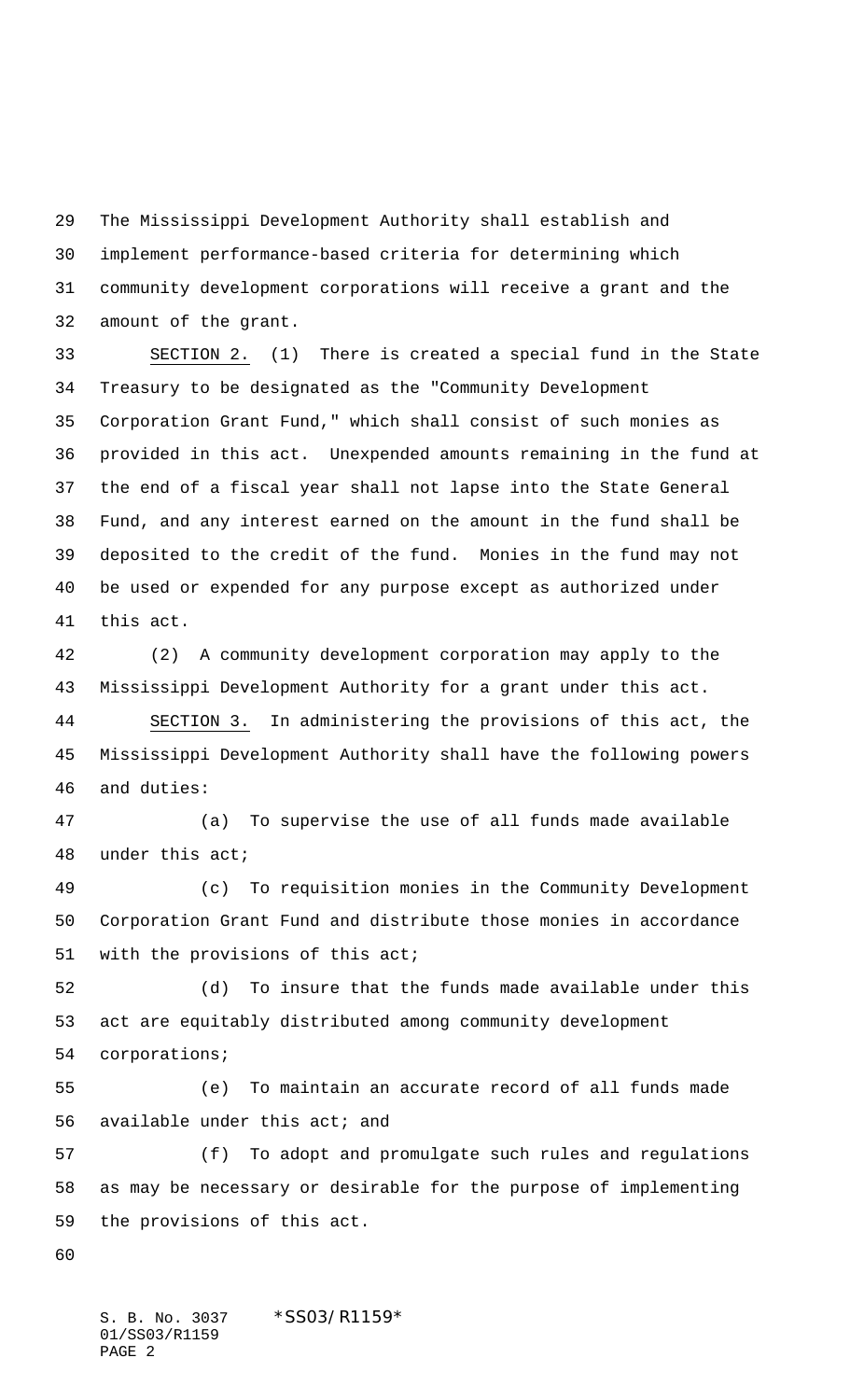SECTION 4. (1) The State Bond Commission, at one time, or from time to time, may declare by resolution the necessity for issuance of general obligation bonds of the State of Mississippi to provide funds for all costs incurred or to be incurred for the purposes described in this act. Upon the adoption of a resolution by the Mississippi Development Authority declaring the necessity for the issuance of any part or all of the general obligation bonds authorized by this section, the Mississippi Development Authority shall deliver a certified copy of its resolution or resolutions to the State Bond Commission. Upon receipt of such resolution, the State Bond Commission, in its discretion, may act as the issuing agent, prescribe the form of the bonds, advertise for and accept bids, issue and sell the bonds so authorized to be sold and do any and all other things necessary and advisable in connection with the issuance and sale of such bonds. The total amount of bonds issued under this act shall not exceed Two Million Dollars (\$2,000,000.00).

 (2) Proceeds from the sale of bonds shall be deposited in the special fund created in Section 2 of this act. Any investment earnings on amounts deposited into the special fund created in Section 2 of this act shall be used to pay debt service on bonds issued under this act, in accordance with the proceedings authorizing issuance of such bonds.

S. B. No. 3037 \* SS03/R1159\* 01/SS03/R1159 PAGE 3 SECTION 5. The principal of and interest on the bonds authorized under this act shall be payable in the manner provided in this section. Such bonds shall bear such date or dates, be in such denomination or denominations, bear interest at such rate or rates (not to exceed the limits set forth in Section 75-17-101, Mississippi Code of 1972), be payable at such place or places within or without the State of Mississippi, shall mature absolutely at such time or times not to exceed twenty-five (25) years from date of issue, be redeemable before maturity at such time or times and upon such terms, with or without premium, shall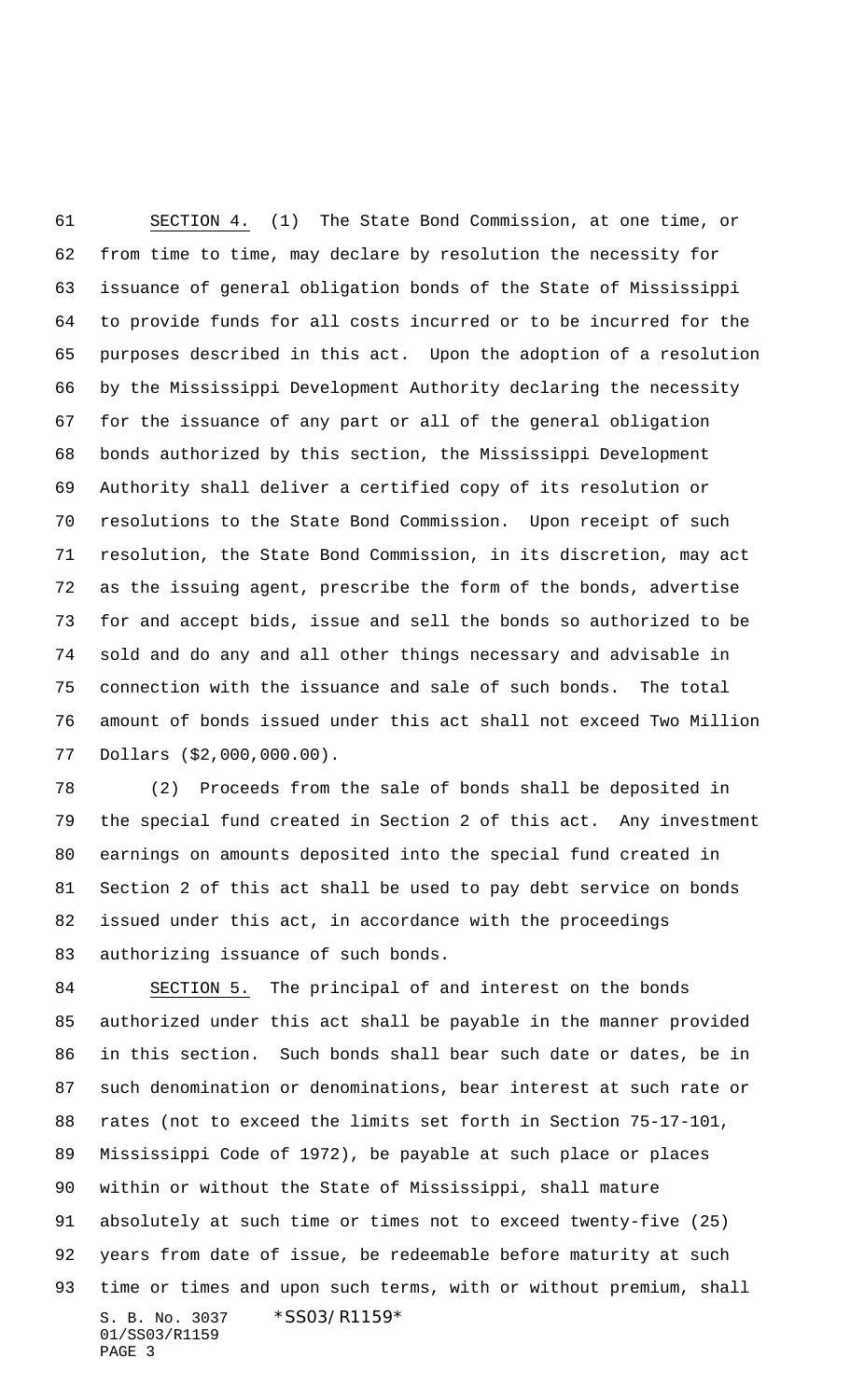bear such registration privileges, and shall be substantially in such form, all as shall be determined by resolution of the State Bond Commission.

 SECTION 6. The bonds authorized by this act shall be signed by the Chairman of the State Bond Commission, or by his facsimile signature, and the official seal of the commission shall be affixed thereto, attested by the Secretary of the State Bond Commission. The interest coupons, if any, to be attached to such bonds may be executed by the facsimile signatures of such officers. Whenever any such bonds shall have been signed by the officials designated to sign the bonds who were in office at the time of such signing but who may have ceased to be such officers before the sale and delivery of such bonds, or who may not have been in office on the date such bonds may bear, the signatures of such officers upon such bonds and coupons shall nevertheless be valid and sufficient for all purposes and have the same effect as if the person so officially signing such bonds had remained in office until their delivery to the purchaser, or had been in office on the date such bonds may bear. However, notwithstanding anything herein to the contrary, such bonds may be issued as provided in the Registered Bond Act of the State of Mississippi.

 SECTION 7. All bonds and interest coupons issued under the provisions of this act have all the qualities and incidents of negotiable instruments under the provisions of the Uniform Commercial Code, and in exercising the powers granted by this chapter, the State Bond Commission shall not be required to and need not comply with the provisions of the Uniform Commercial Code.

S. B. No. 3037 \* SS03/R1159\* 01/SS03/R1159 PAGE 4 SECTION 8. The State Bond Commission shall act as the issuing agent for the bonds authorized under this act, prescribe the form of the bonds, advertise for and accept bids, issue and sell the bonds so authorized to be sold, pay all fees and costs incurred in such issuance and sale, and do any and all other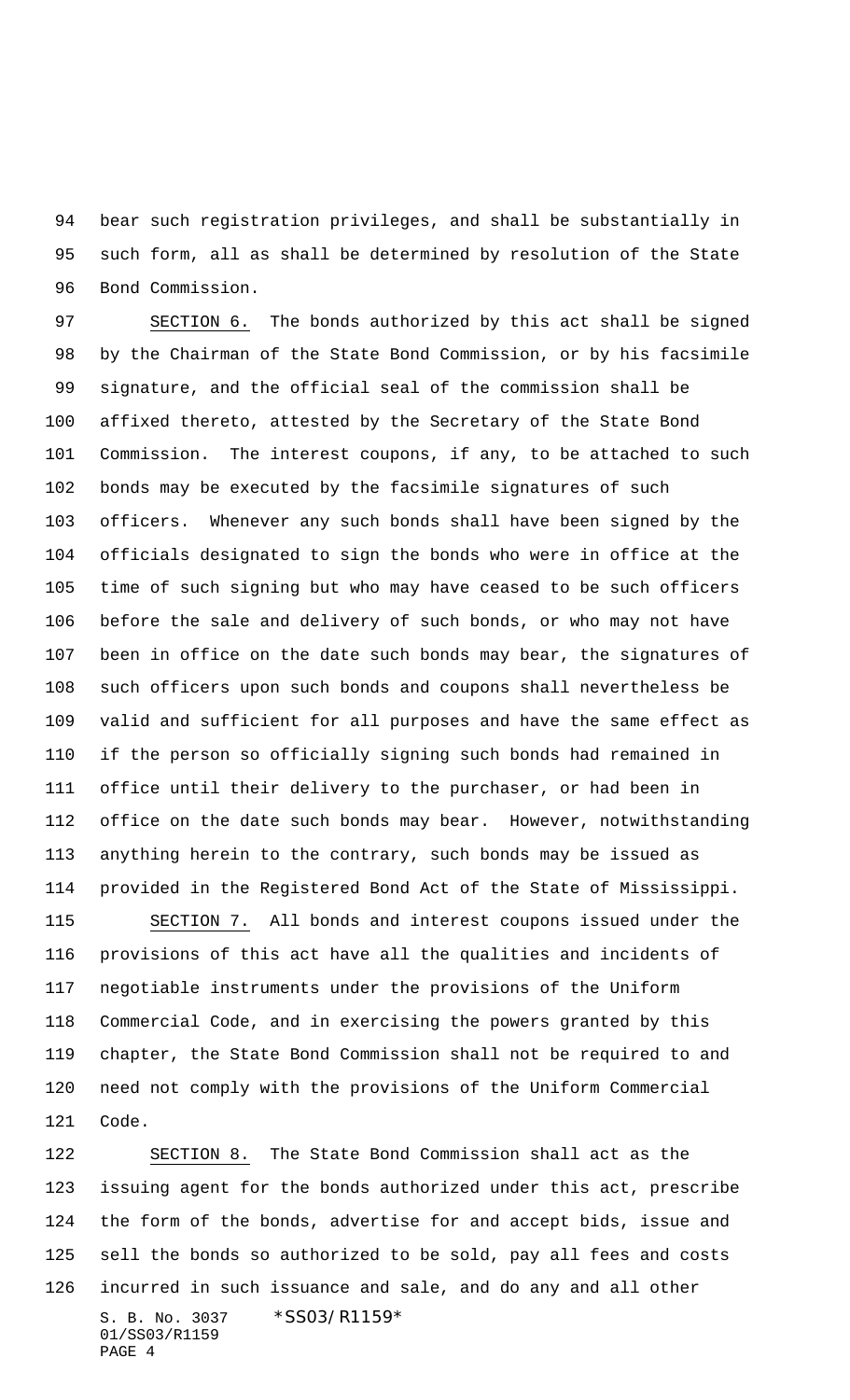things necessary and advisable in connection with the issuance and sale of such bonds. The State Bond Commission is authorized and empowered to pay the costs that are incident to the sale, issuance and delivery of the bonds authorized under this act from the proceeds derived from the sale of such bonds. The State Bond Commission shall sell such bonds on sealed bids at public sale, and for such price as it may determine to be for the best interest of the State of Mississippi, but no such sale shall be made at a price less than par plus accrued interest to the date of delivery of the bonds to the purchaser. All interest accruing on such bonds so issued shall be payable semiannually or annually; however, the first interest payment may be for any period of not more than one (1) year.

 Notice of the sale of any such bond shall be published at least one (1) time, not less than ten (10) days before the date of sale, and shall be so published in one or more newspapers published or having a general circulation in the City of Jackson, Mississippi, and in one or more other newspapers or financial journals with a national circulation, to be selected by the State Bond Commission.

 The State Bond Commission, when issuing any bonds under the authority of this act, may provide that bonds, at the option of the State of Mississippi, may be called in for payment and redemption at the call price named therein and accrued interest on such date or dates named therein.

S. B. No. 3037 \* SS03/R1159\* 01/SS03/R1159 PAGE 5 152 SECTION 9. The bonds issued under the provisions of this act are general obligations of the State of Mississippi, and for the payment thereof the full faith and credit of the State of Mississippi is irrevocably pledged. If the funds appropriated by the Legislature are insufficient to pay the principal of and the interest on such bonds as they become due, then the deficiency shall be paid by the State Treasurer from any funds in the State Treasury not otherwise appropriated. All such bonds shall contain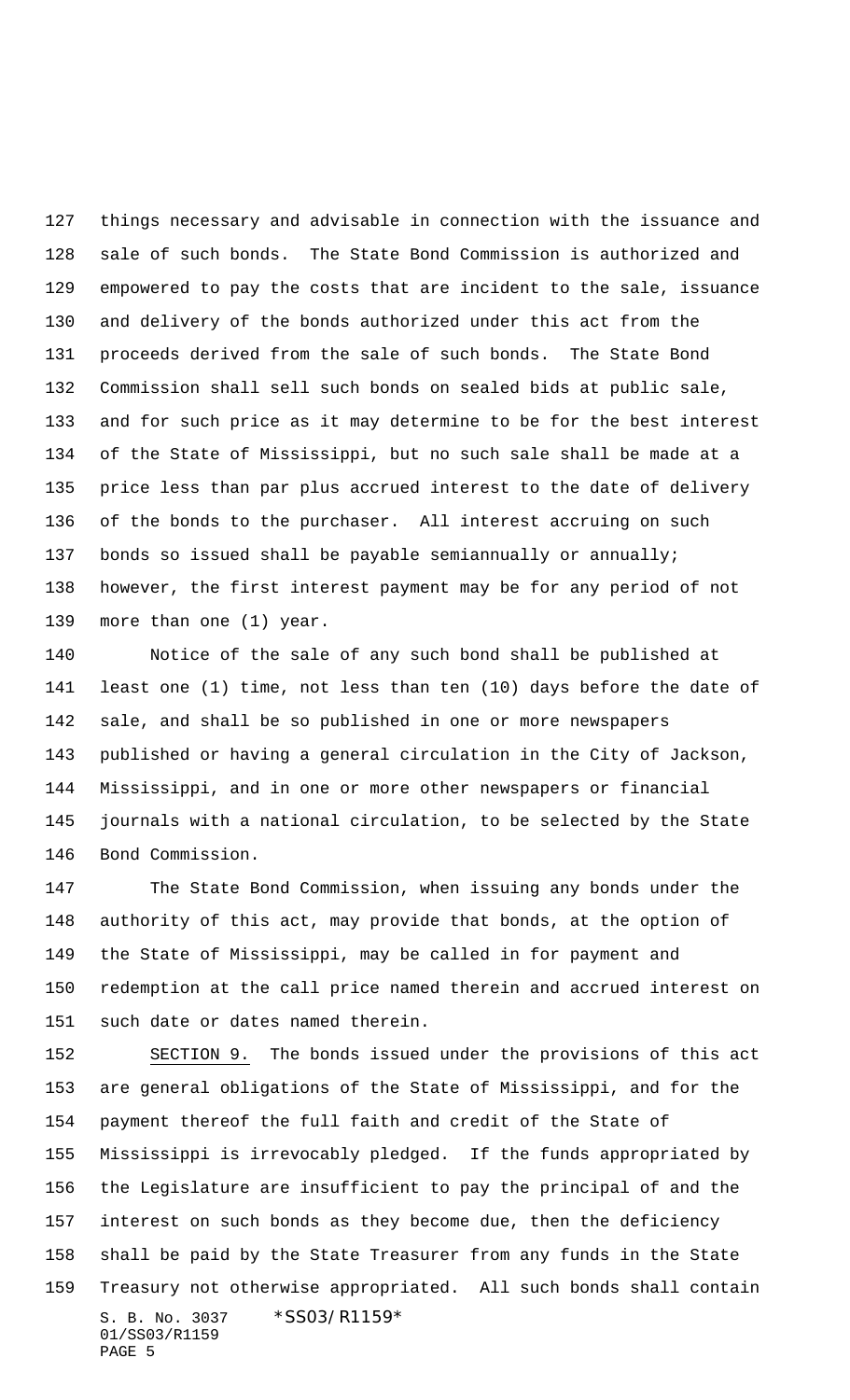recitals on their faces substantially covering the provisions of this section.

 SECTION 10. Upon the issuance and sale of bonds under the provisions of this act, the State Bond Commission shall transfer the proceeds of any such sale or sales to the special fund created in Section 2 of this act. The proceeds of such bonds shall be disbursed solely upon the order of the Mississippi Development Authority under such restrictions, if any, as may be contained in the resolution providing for the issuance of the bonds.

 SECTION 11. The bonds authorized under this act may be issued without any other proceedings or the happening of any other conditions or things other than those proceedings, conditions and things which are specified or required by this act. Any resolution providing for the issuance of bonds under the provisions of this act shall become effective immediately upon its adoption by the State Bond Commission, and any such resolution may be adopted at any regular or special meeting of the State Bond Commission by a majority of its members.

 SECTION 12. The bonds authorized under the authority of this act may be validated in the Chancery Court of the First Judicial District of Hinds County, Mississippi, in the manner and with the force and effect provided by Chapter 13, Title 31, Mississippi Code of 1972, for the validation of county, municipal, school district and other bonds. The notice to taxpayers required by such statutes shall be published in a newspaper published or having a general circulation in the City of Jackson, Mississippi. SECTION 13. Any holder of bonds issued under the provisions

 of this act or of any of the interest coupons pertaining thereto may, either at law or in equity, by suit, action, mandamus or other proceeding, protect and enforce any and all rights granted under this act, or under such resolution, and may enforce and compel performance of all duties required by this act to be

S. B. No. 3037 \*SS03/R1159\* 01/SS03/R1159 PAGE 6